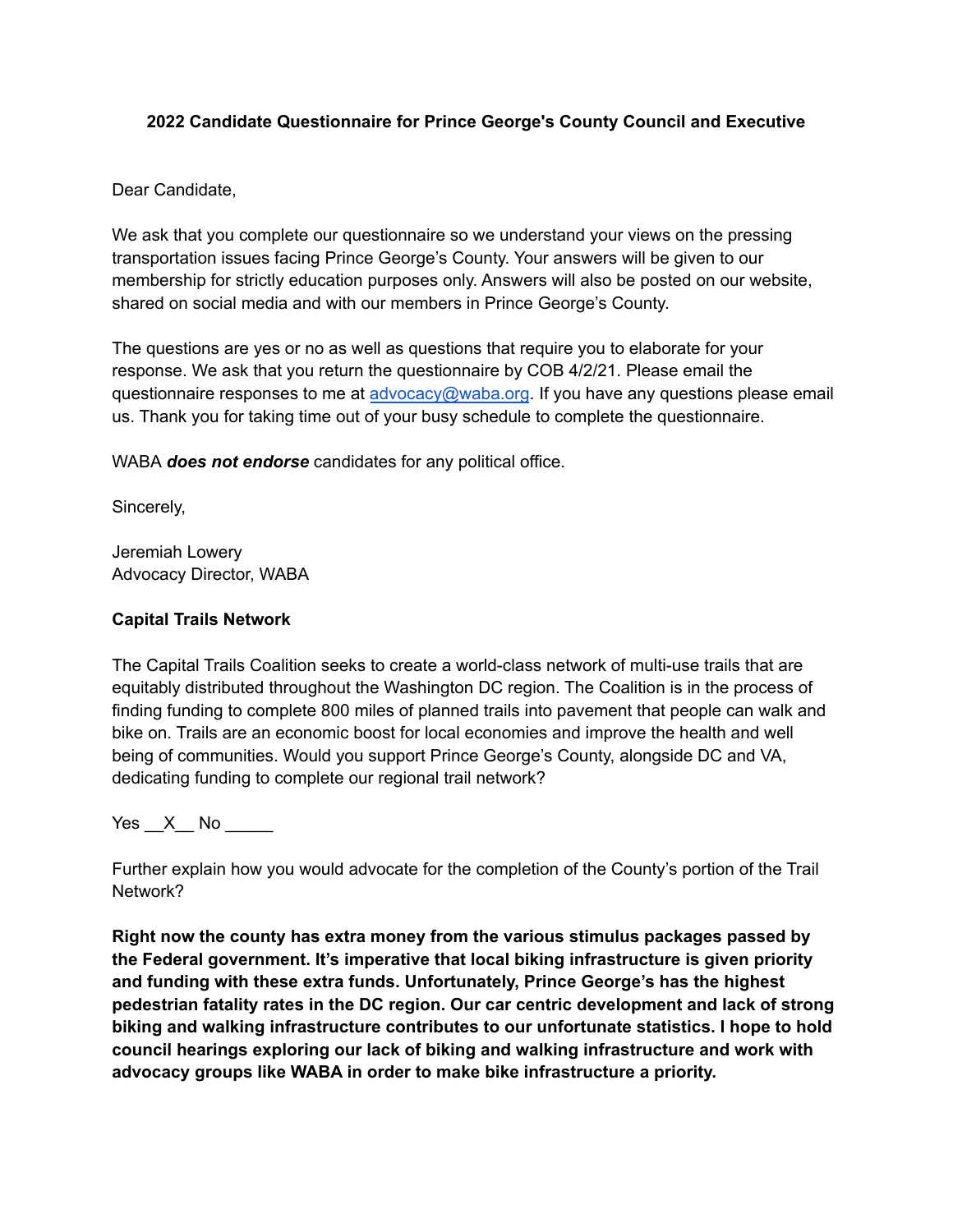### **Protected Bike Lanes**

Bike lanes would reward County residents who choose to travel in ways that conserve land, energy, and fuel and they also fight climate change. Expanding the number of protected bike lane miles in the County would make bicycling safer, easier and more popular and also reduces fuel use.

Do you support increasing funding to expand biking infrastructure in your District?

Yes X No

How will you ensure the expansion of off-street paths and protected bike lanes on major thoroughfares and connecting streets that are comfortable for people of all ages and abilities?

**One of the first things we need to do is implement the biking plans that have been in the pipeline for years. The biggest two projects would be the blue line connector trail and the safer suitland road project. After the blue line trail is actually completed, we need to replicate that bike trail along all of our metro lines. But the county has been good at making plans- it's the implementation that's an issue.**

**As a council member, I hope to bring all the advocacy groups together to push the county to implement more biking infrastructure. I will write letters and op eds pushing for the need for more biking infrastructure. And lastly, push WMATA to add more secure bike parking at their metro stations. Importantly, the county council has the responsibility to review and improve the budget. I hope to use the budget approval process to push for biking infrastructure and I would consider voting against budgets that include sufficient biking infrastructure.**

# **Vision Zero**

Do you support implementation of the full Prince George's County Vision Zero Action Plan, and commit to making sure all action items are planned and implemented?

# Yes X No  $\blacksquare$

**As previously stated, the county has horrific statistics when it comes to pedestrian fatalities. I was happy to see us implement vision zero in the county, but I'm saddened that our current vision zero campaign seems to rely on public messaging instead of policy changes. Once on the council, I will fight to implement policy changes, such as road calming and reducing speeds on residential roads, in order to truly implement vision zero.**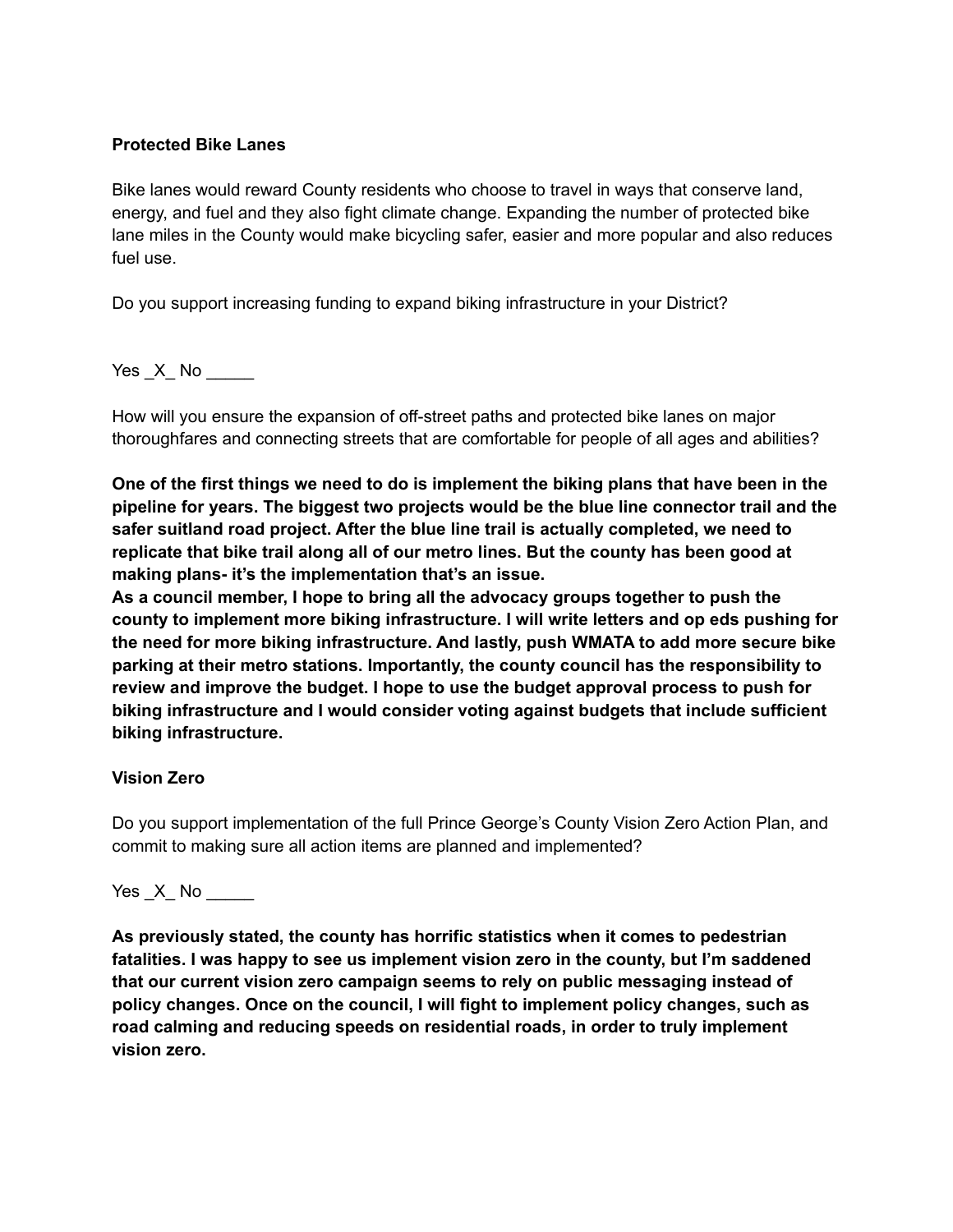Do you support expanding funding for the infrastructure changes needed to slow traffic on your community's streets, and improve crosswalks and intersections to make them safer for people who are walking and using mobility assistive devices?

Yes X No \_\_\_\_\_

**Heck yea!**

# **Engagement**

How will you work with your constituents to develop consensus infrastructure designs for your District that balances the community's desire for walkability, connectivity, open space and resiliency with vehicular traffic?

**Community meetings and town halls are always great methods to engage constituents. In other jurisdictions small businesses have been skeptical of bike infrastructure that reduces parking spaces. But they've been convinced of the benefits after biking infrastructure leads to improved economic fortunes. So reaching out to those businesses or local groups before we change sidewalks or roads is necessary for biking infrastructure to be successful.**

# **Upcoming Term**

If elected, what will be your signature legislation or priority that you will champion to improve traffic safety during your upcoming term?

**Implementing more of vision zero policies and advocating for the long term bike projects like a safer suitland road and the blue line connector trail are my transportation priorities. I've mentioned it many times in this questionnaire, but our pedestrian fatality rate is awful and needs to change. We often blame these deaths on bad individual actors, but our policy decisions contribute so much to these preventable deaths. And we need elected leaders with the courage to make changes that save lives.**

# **Town-Hall with WABA members**

**Would you be willing to meet with Prince George's County WABA members in a town hall setting to discuss pressing transportation issues this year?**

Yes  $X$  No $\_\_\_\_\_\_\_\_\$ 

**Yes yes yes. Even if WABA doesn't have a town hall, I would love to come to some of WABA's meetings to meet the membership and hear their concerns.**